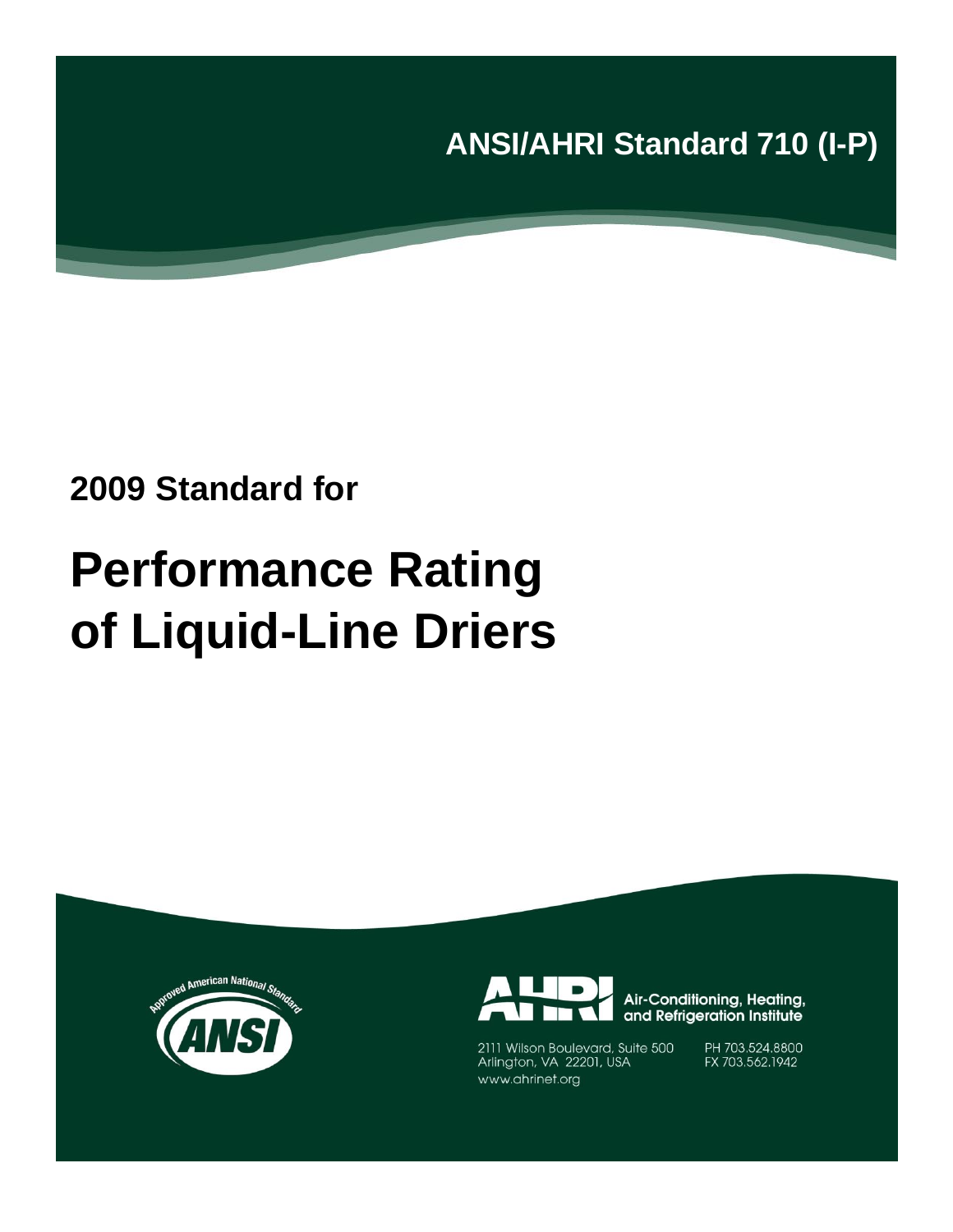### **IMPORTANT**

## *SAFETY DISCLAIMER*

AHRI does not set safety standards and does not certify or guarantee the safety of any products, components or systems designed, tested, rated, installed or operated in accordance with this standard/guideline. It is strongly recommended that products be designed, constructed, assembled, installed and operated in accordance with nationally recognized safety standards and code requirements appropriate for products covered by this standard/guideline.

AHRI uses its best efforts to develop standards/guidelines employing state-of-the-art and accepted industry practices. AHRI does not certify or guarantee that any tests conducted under its standards/guidelines will be non-hazardous or free from risk.

Note:

This standard supersedes ARI Standard 710-2004. For SI ratings, see AHRI Standard 711 (SI)-2009. Approved by ANSI August 2, 2010. ANS expired August 2, 2020.

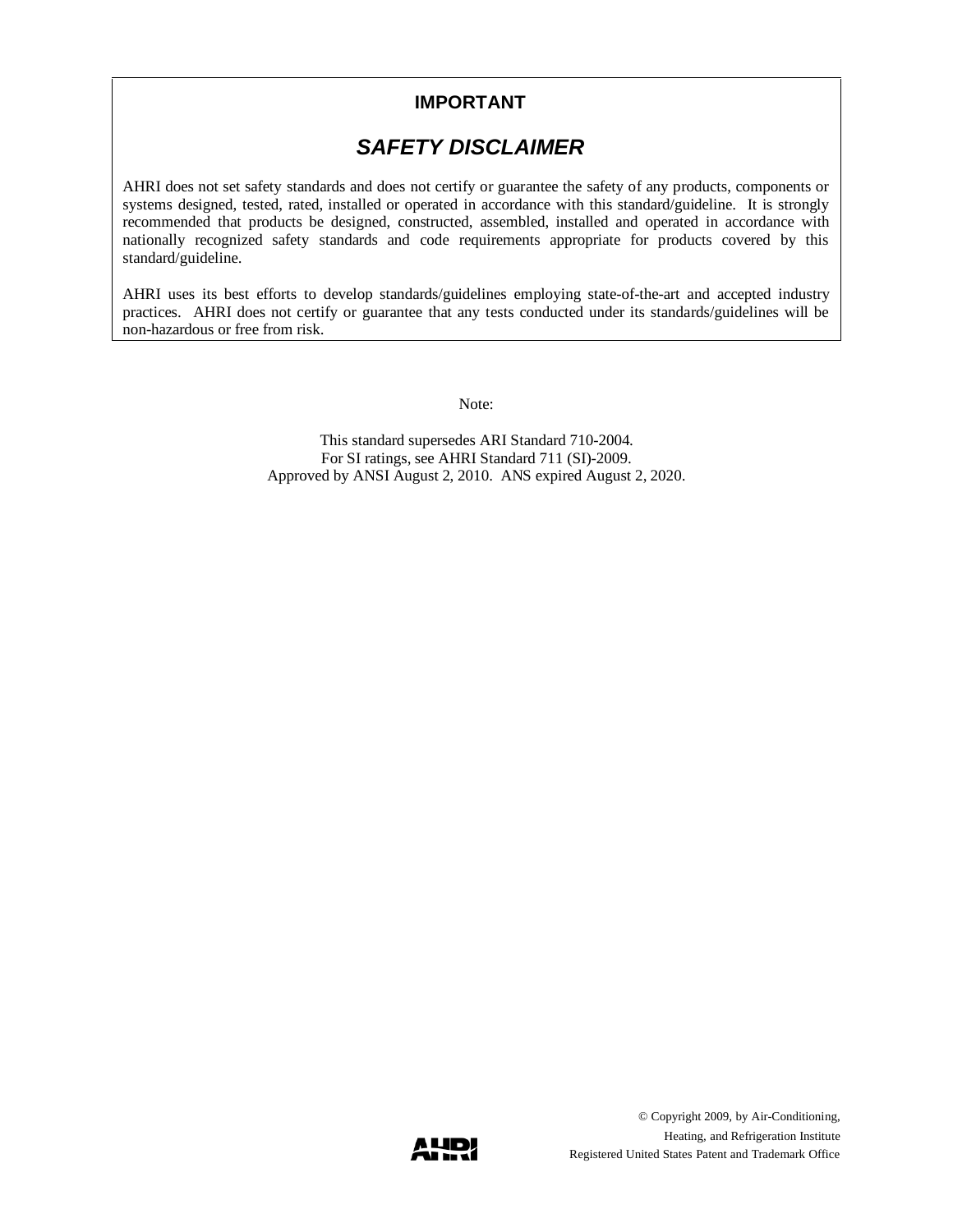## **TABLE OF CONTENTS**

| <b>SECTION</b> | <b>PAGE</b> |
|----------------|-------------|
|                |             |
|                |             |
|                |             |
|                |             |
|                |             |
|                |             |
|                |             |
|                |             |

## **TABLES**

| Table 4. | Flow Rate per Ton of Refrigeration at 86°F Liquid and 5.0°F Saturated Vapor |  |
|----------|-----------------------------------------------------------------------------|--|

## **FIGURES**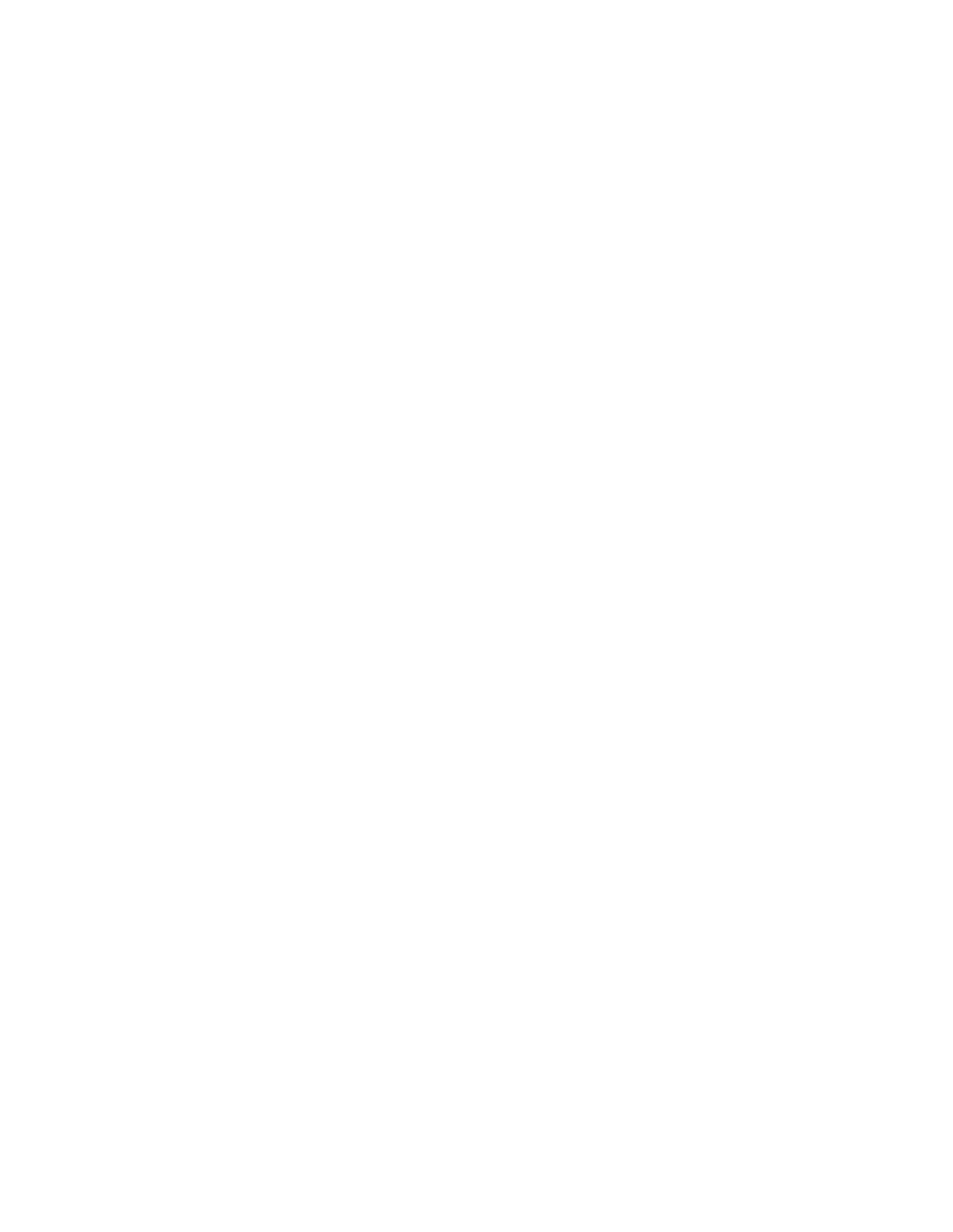# **PERFORMANCE RATING OF LIQUID-LINE DRIERS**

#### **Section 1. Purpose**

**1.1** *Purpose.* The purpose of this standard is to establish for Liquid-line Driers: definitions; test requirements; rating requirements; minimum data requirements for Published Ratings; marking and nameplate data; and conformance conditions.

**1.1.1** *Intent.* This standard is intended for the guidance of the industry, including manufacturers, engineers, installers, contractors and users.

**1.1.2** *Review and Amendment.* This standard is subject to review and amendment as technology advances.

#### **Section 2. Scope**

**2.1** *Scope.* This standard applies to Liquid-line Driers utilizing solid Desiccants designed for use in the liquid line of all types of refrigeration and air-conditioning systems.

**2.2** *Applicability.* This standard applies to Liquid-line Driers for use in refrigerant systems employing the halocarbon refrigerants listed in Table 1, as described in ANSI/ASHRAE Standard 34:

| <b>Table 1. Applicable Refrigerant Systems</b> |                                                          |                                   |  |  |
|------------------------------------------------|----------------------------------------------------------|-----------------------------------|--|--|
| Refrigerant                                    | Chemical                                                 | Chemical                          |  |  |
| Number                                         | Name                                                     | Formula                           |  |  |
| $R-12$                                         | dichlorodifluoromethane                                  | $CC1_2F_2$                        |  |  |
| $R-22$                                         | monochlorodifluoromethane                                | CHCIF <sub>2</sub>                |  |  |
| R-134a                                         | 1,1,1,2-tetrafluoroethane                                |                                   |  |  |
| R-245fa                                        | 1,1,1,3,3-pentafluoropropane                             | $CHF_2CH_2CF_3$                   |  |  |
| $R-404A$                                       | Refrigerants 125/143a/134a                               | $CHF_2CF_3$                       |  |  |
|                                                | 44.0/52.0/4.0 % wt.<br>$CH_3CF_3$                        |                                   |  |  |
|                                                |                                                          | CH <sub>2</sub> FCF <sub>3</sub>  |  |  |
| $R-407C$                                       | Refrigerants 32/125/134a                                 | $CH2F2$ /                         |  |  |
|                                                | 23.0/25.0/52.0 % wt.<br>CHF <sub>2</sub> CF <sub>3</sub> |                                   |  |  |
|                                                |                                                          | $CH_2FCF_3$                       |  |  |
| $R-410A$                                       | Refrigerants 32/125                                      | $CH_2F_2$                         |  |  |
|                                                | 50.0/50.0 % wt.                                          | CHF <sub>2</sub> CF <sub>3</sub>  |  |  |
| $R - 502$                                      | Refrigerants 22/115                                      | CHCIF <sub>2</sub>                |  |  |
|                                                | 48.8/51.2 % wt.                                          | CCIF <sub>2</sub> CF <sub>3</sub> |  |  |
| $R-507A$                                       | Refrigerants 125/143a                                    | CHF <sub>2</sub> CF <sub>3</sub>  |  |  |
|                                                | 50.0/50.0 % wt.                                          | CH <sub>3</sub> CF <sub>3</sub>   |  |  |

**2.3** *Exclusions*. This standard does not apply to liquid anti-freeze solution Desiccants or driers used in the suction line or low side of refrigeration and air-conditioning systems.

**2.4** *Limitations.* This standard provides a means of determining Water Capacity and Refrigerant Flow Capacity of a Liquidline Drier at specified conditions. This standard does not attempt to reflect the performance of a Liquid-line Drier over the entire range of possible applications. Therefore, acid and particulate removal are not considered here.

**2.4.1** *Acid Removal.* It is known that acid in a refrigeration system causes harmful corrosion. Many Liquid-line Driers will remove acids. However, there is no knowledge at the present time as to what concentration of various acids is allowable, nor how to test a liquid-line drier's ability to remove these acids. Therefore, while noting its importance, no consideration of acid removal is given in this standard at this time.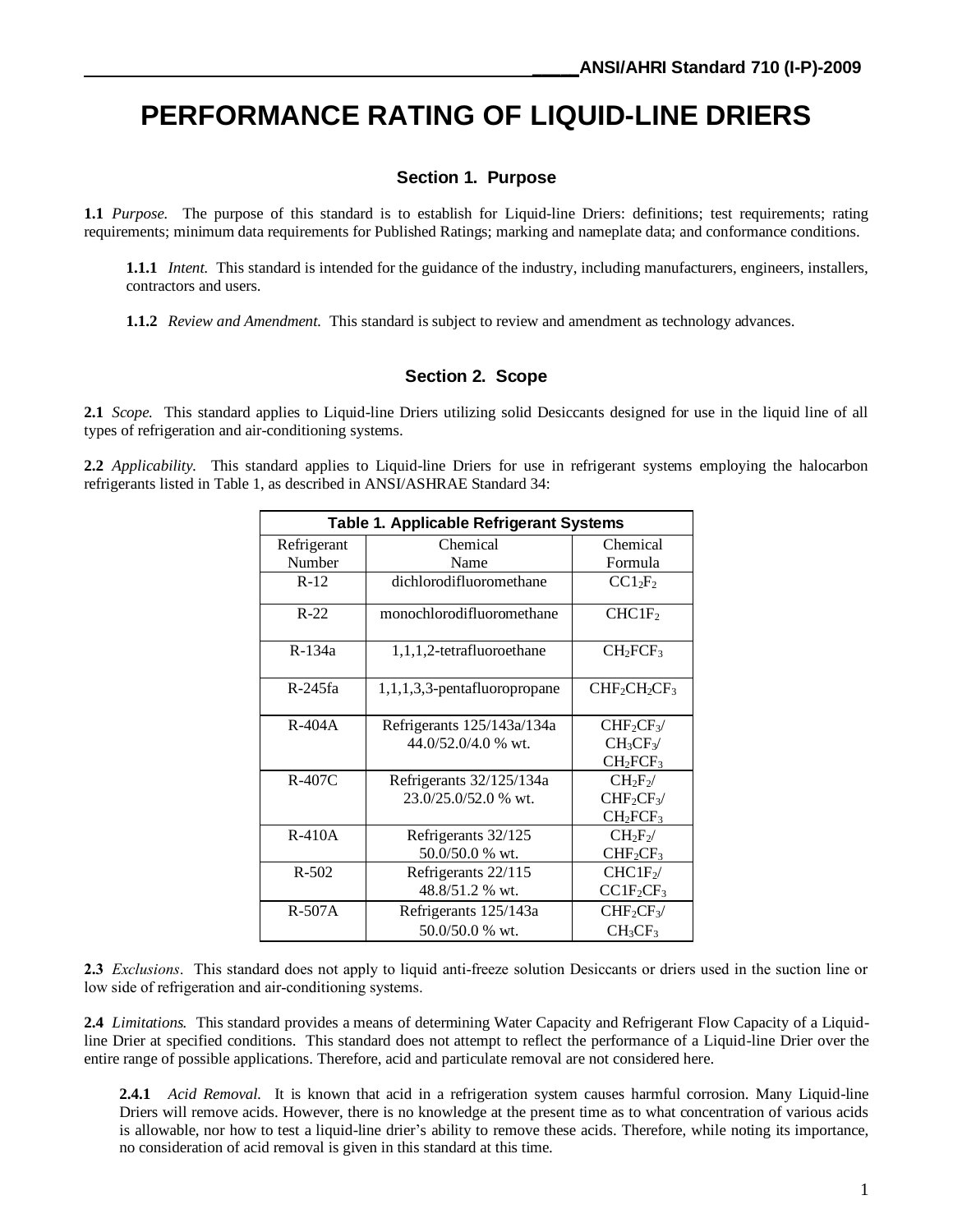**2.4.2** *Particulate Removal.* Although many commercial Liquid-line Driers have filtering media, the subject of filtration is separate and distinct from the considerations of this standard. Therefore, the rating of a Liquid-line Drier is on the premise of a clean Liquid-line Drier and clean refrigerant.

#### **Section 3. Definitions**

All terms in this document follow the standard industry definitions in the current edition of *ASHRAE Terminology of Heating, Ventilation, Air Conditioning and Refrigeration* unless otherwise defined in this section.

**3.1** *"As Received" Condition.* This specifies the Liquid-line Drier as removed from the manufacturer's packaging, without further reactivation or preparation. (Note: If information is desired with respect to the reactivation of a Liquid-line Drier, the user should consult the manufacturer for recommended reactivation procedure.)

**3.2** *Desiccant.* A material that will collect and hold water.

**3.3** *Equilibrium Point Dryness (EPD).* The lowest possible water content of liquid refrigerant attainable by a specific Liquid-line Drier. This is achieved at a specific temperature after it has collected a specific quantity of water when the two have been in contact until an equilibrium between the water in the refrigerant and the water in the Liquid-line Drier has been reached. EPD is expressed in parts per million (ppm) by weight.

**3.4** *Liquid-line Drier.* A manufactured device for use in the liquid line of refrigeration and air-conditioning systems. The primary purpose is to collect and hold, at its location, water which is in excess of the amount which can be tolerated in the system.

**3.5** *Pressure Drop.* The pressure difference between the inlet and the outlet of a Liquid-line Drier, including its connections.

**3.6** *Published Rating*. A statement of the assigned values of those performance characteristics, under stated Rating Conditions, by which a unit may be chosen to fit its application. These values apply to all units of like nominal size and type (identification) produced by the same manufacturer. The term Published Rating includes the rating of all performance characteristics shown on the unit or published in specifications, advertising or other literature controlled by the manufacturer, at stated Rating Conditions.

**3.6.1** *Application Rating*. A rating based on tests performed at application Rating Conditions (other than Standard Rating Conditions).

**3.6.2** *Standard Rating*. A rating based on tests performed at Standard Rating Conditions.

**3.7** *Rating Conditions*. Any set of operating conditions under which a single level of performance results and which causes only that level of performance to occur.

**3.7.1** *Standard Rating Conditions*. Rating Conditions used as the basis of comparison for performance characteristics.

**3.8** *Refrigerant Flow Capacity.* The refrigerating capacity for a flow of liquid refrigerant at specified conditions, which the Liquid-line Drier will pass and not exceed the specified Pressure Drop.

**3.9** *"Shall" or "Should".* "Shall" or "should" shall be interpreted as follows:

**3.9.1** *Shall.* Where "shall" or "shall not" is used for a provision specified, that provision is mandatory if compliance with the standard is claimed.

**3.9.2** *Should.* "Should" is used to indicate provisions which are not mandatory but which are desirable as good practice.

**3.10** *Temperature.* The temperature of the liquid refrigerant passing through the Liquid-line Drier, °F.

**3.11** *Water Capacity.* The amount of water which a Liquid-line Drier will collect and hold, at each Rating Condition, and still maintain at equilibrium, a water content at or below a given concentration (EPD) in any of the liquid refrigerants. It shall be expressed in drops. For the purpose of this standard, one drop of water per pound of refrigerant is assumed to be equal to 110 ppm.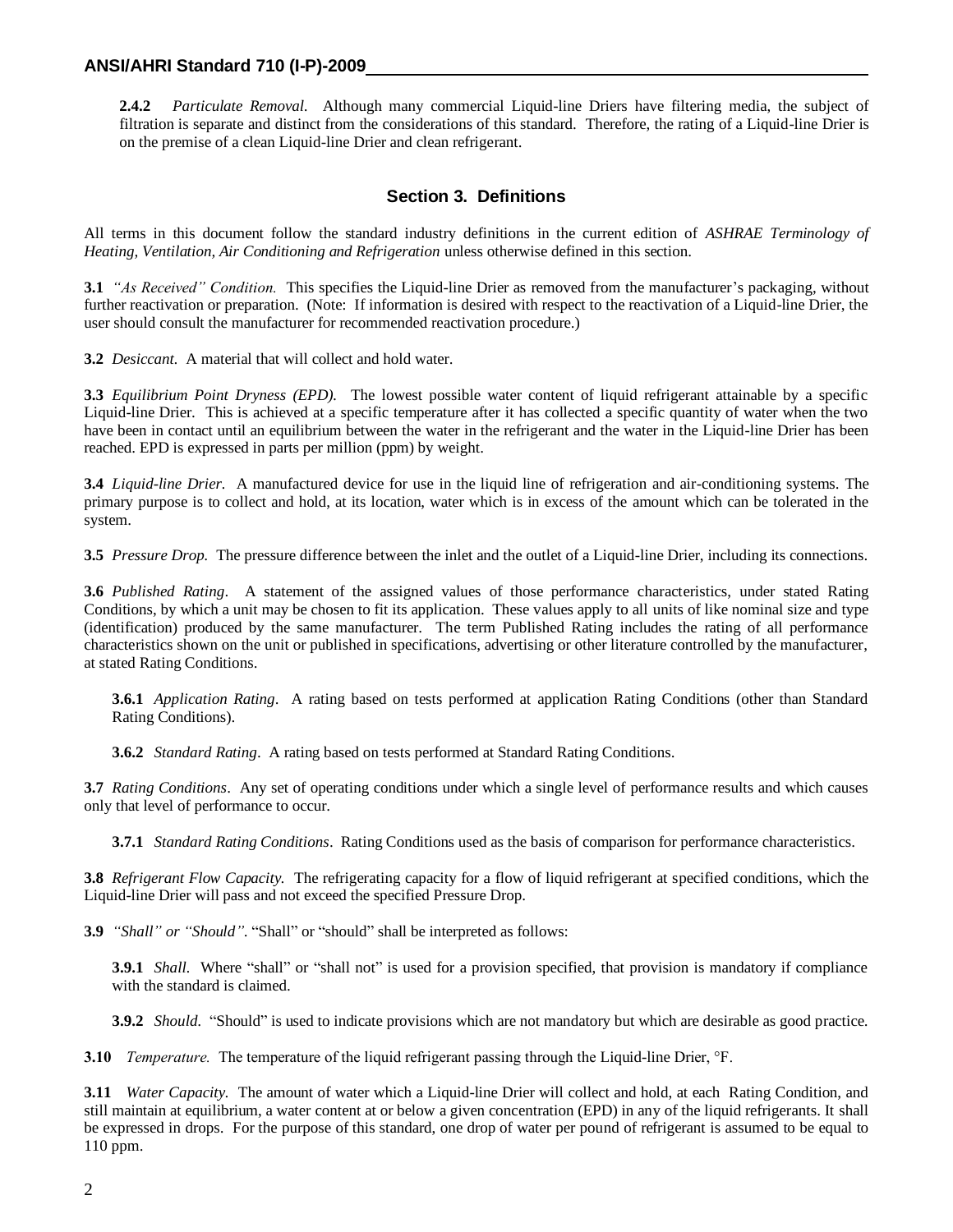#### **Section 4. Test Requirements**

**4.1** *Testing Procedure.* Liquid-line Drier ratings shall be based on tests conducted in accordance with the procedure outlined in ANSI/ASHRAE Standard 63.1.

**4.1.1** If alternate test methods are used, the tester assumes the responsibility that results so obtained can be confirmed by ANSI/ASHRAE Standard 63.1.

#### **Section 5. Rating Requirements**

**5.1** *Rating Requirements.* Liquid-line Driers shall be rated by their Water Capacity, drops, and Refrigerant Flow Capacity at 1.0 psi Pressure Drop, tons, and shall include their ratings at the Standard Rating Conditions in Table 2.

| <b>Table 2. Published Ratings</b> |             |             |  |
|-----------------------------------|-------------|-------------|--|
| <b>Standard Rating Conditions</b> |             |             |  |
|                                   |             |             |  |
|                                   |             | Water in    |  |
| Refrigerant                       | Standard    | Refrigerant |  |
| No.                               | Temperature | <b>EPD</b>  |  |
|                                   | °F          | ppm         |  |
| $R-12$                            | 75          | 15          |  |
|                                   | 125         | 15          |  |
| $R-22$                            | 75          | 60          |  |
|                                   | 125         | 60          |  |
| R-134a                            | 75          | 50          |  |
|                                   | 125         | 50          |  |
| $R-245fa$                         | 75          | 50          |  |
|                                   | 125         | 50          |  |
| $R-404A$                          | 75          | 50          |  |
|                                   | 125         | 50          |  |
| $R-407C$                          | 75          | 50          |  |
|                                   | 125         | 50          |  |
| $R-410A$                          | 75          | 50          |  |
|                                   | 125         | 50          |  |
| $R - 502$                         | 75          | 30          |  |
|                                   | 125         | 30          |  |
| $R-507A$                          | 75          | 50          |  |
|                                   | 125         | 50          |  |

**5.2** Water Capacity ratings shall be determined in accordance with the rating procedure outlined in 5.2.1 and statistical method outlined in 5.3.

#### **5.2.1** *Rating Procedure.*

**5.2.1.1** *Preliminary.* The preliminary Water Capacity of a Liquid-line Drier should be determined by the test procedure outlined in ANSI/ASHRAE Standard 63.1. Two Liquid-line Driers for each Standard Rating Condition should be sufficient for this determination.

**5.2.1.2** *Procedure.* Three Liquid-line Driers are then preloaded at this predetermined capacity. Duplicate EPD determinations are made for each Liquid-line Drier. The average EPD for each Liquid-line Drier and the overall average for the six determinations are then calculated. Another set of three Liquid-line Driers is then evaluated at an adjusted capacity, so that the overall average EPD's of the two sets will bracket the Standard EPD. (Figure 1)

**5.2.1.2.1** In this procedure, duplicate EPD determinations per Liquid-line Drier are required. This procedure reduces the effect of variations inherent in the method. Most important, it provides a check on the precision of the method. The maximum range for duplicate EPD determinations shall not exceed the values in Table 3.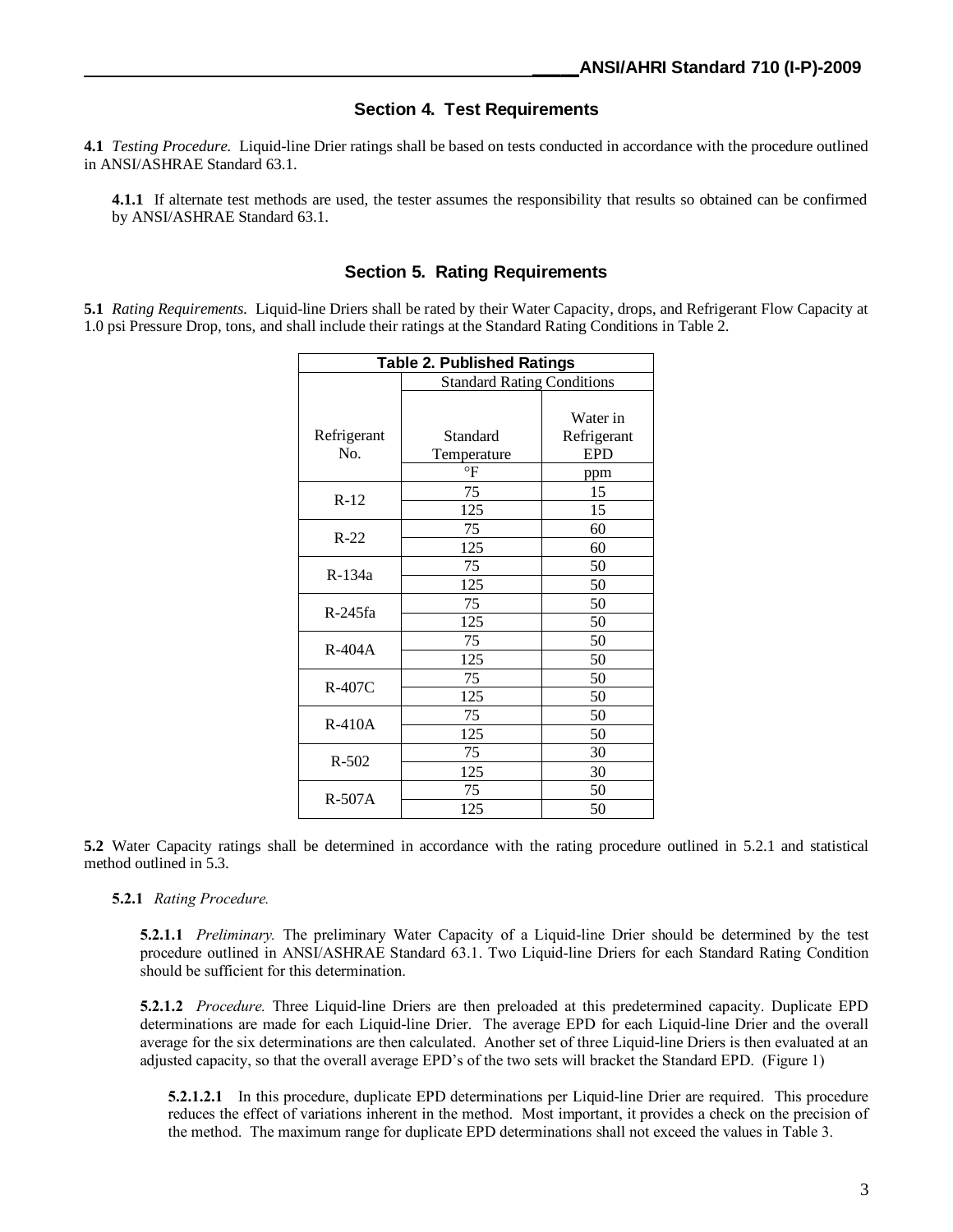| Table 3. Maximum Range for          |       |  |  |
|-------------------------------------|-------|--|--|
| <b>Duplicate EPD Determinations</b> |       |  |  |
| $R-12$                              | 3 ppm |  |  |
| $R-22$                              | 6 ppm |  |  |
| R-134a                              | 6 ppm |  |  |
| R-245fa                             | 5 ppm |  |  |
| $R-404A$                            | 6 ppm |  |  |
| R-407C                              | 6 ppm |  |  |
| $R-410A$                            | 6 ppm |  |  |
| $R - 502$                           | ppm   |  |  |
| $R-507A$                            | ppm   |  |  |

**5.2.1.2.2** If the above range is exceeded, the test data shall be discarded, and the test shall be repeated after the analytical procedure has been reviewed.

**5.3.** *Statistical Method for Establishing Water Capacity Ratings.* ANSI/ASHRAE Standard 63.1 gives a procedure for determining the Water Capacity of any refrigerant Liquid-line Drier. This sub-section presents a statistical procedure applied to the results from testing sets of samples of production Liquid-line Driers to establish a rating which will be equaled or exceeded by 90% of those produced.

**5.3.1** When several determinations of the EPD of a single Liquid-line Drier are made by the procedure of ANSI/ASHRAE Standard 63.1, a series of values will be obtained because of analysis procedure variations. The average of these results is more reliable than any single result. This average also becomes more reliable as more values are used in calculating the average.

**5.3.2** When the average EPD of a second Liquid-line Drier is calculated from several determinations, this value may differ from the average of the first Liquid-line Drier because of manufacturing variations. The overall average of the two Liquid-line Driers is more representative of production Liquid-line Driers than is the average of a single Liquid-line Drier. The overall average of several Liquid-line Driers is still more representative.

**5.3.3** In order to compensate for these testing and manufacturing variations, a statistical procedure is available for arriving at a rating that will guarantee any percent compliance desired.

**5.3.4** This rating procedure is a statistical analysis of results obtained from tests on a group of six Liquid-line Driers, and the rating obtained by this procedure will be such that the average Water Capacity of duplicate tests on any set of six Liquid-line Driers will equal or exceed the rating in 90% of all cases.

**5.3.4.1** The two EPD set averages are plotted on a graph, plotting capacity on the vertical axis and EPD on the horizontal axis. A straight line is drawn between these two points. A vertical line is drawn from the Standard EPD to the straight line. A horizontal line is then drawn from the point of intersection to the vertical axis. This point of intersection with the vertical axis gives the "set average" at Standard EPD. (Figure 1)

**5.3.4.2** The six individual "duplicate averages" are now plotted on the same graph. The vertical distance of each point from the straight line is determined in units of capacity. The maximum value above the line is added to the maximum value below the line. The sum of these values is called the "range."

**5.3.4.3** By using the "set average," the "range", and a multiplication factor of 0.36 taken from statistical tables, the Water Capacity rating is calculated as follows:

Water Capacity rating  $= A - 0.36 \cdot r$ 

Where:  $A = set average$ 

 $r = range$ 

**5.3.4.4** When Liquid-line Driers are preloaded at the rated Water Capacity, it can be guaranteed that at least 90% of averages of sets of six Liquid-line Driers, with duplicate tests for each Liquid-line Drier, will equal or exceed the rating.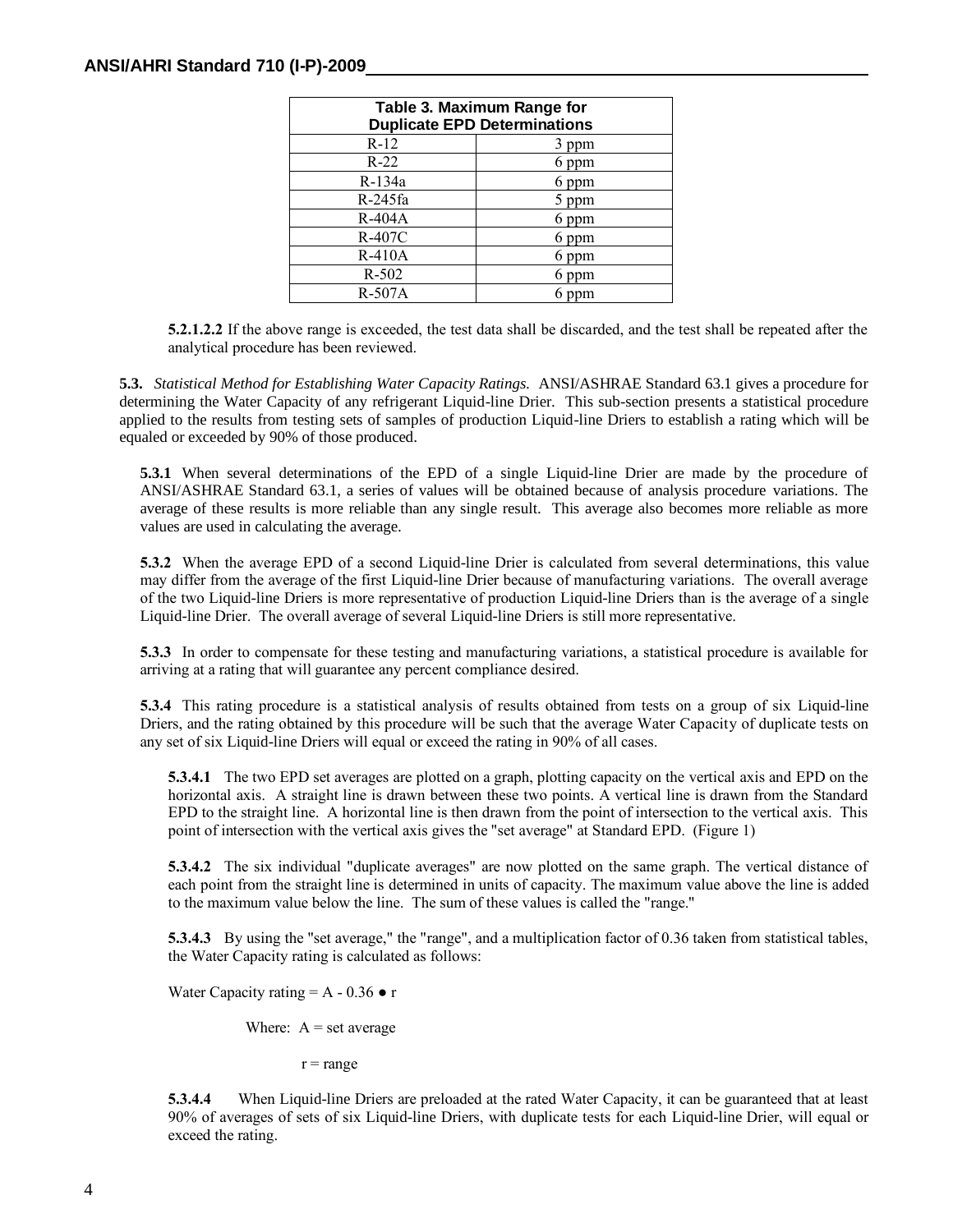**5.4** Refrigerant Flow Capacity shall be based on the refrigerant flow rate through the Liquid-line Drier within the specified pressure drop and the refrigerant flow rate per ton of refrigeration at 86°F liquid and 5.0°F saturated vapor.

**5.4.1** The Refrigerant-Flow Capacity Rating is obtained by dividing the refrigerant flow rate expressed in lb/min at a Pressure Drop of 1.0 psi by the flow rate per refrigerating ton expressed in lb/min/ton as in Table 4 for the refrigerant used**.**

| Table 4. Flow Rate per Ton of Refrigeration<br>at 86°F Liquid and 5.0°F Saturated Vapor |     |  |  |  |
|-----------------------------------------------------------------------------------------|-----|--|--|--|
| Refrigerant No.<br>lb/min/ton                                                           |     |  |  |  |
| $R-12$                                                                                  | 4.0 |  |  |  |
| $R-22$                                                                                  | 3.0 |  |  |  |
| R-134a                                                                                  | 3.1 |  |  |  |
| $R-245fa$                                                                               | 3.0 |  |  |  |
| $R-404A$                                                                                | 4.1 |  |  |  |
| $R-407C$                                                                                | 3.0 |  |  |  |
| $R-410A$                                                                                | 2.8 |  |  |  |
| $R-502$                                                                                 | 4.4 |  |  |  |
| $R-507A$                                                                                | 4.2 |  |  |  |

**5.5** *Tolerances.* To comply with this standard, measured test results shall not be less than 90% of Published Ratings for Refrigerant Flow Capacity and Water Capacity.

#### **Section 6. Minimum Data Requirements for Published Ratings**

**6.1** *Minimum Data Requirements for Published Ratings.* As a minimum, Published Ratings shall include all Standard Ratings. All claims to ratings within the scope of this standard shall include the statement "Rated in accordance with AHRI Standard 710 (I-P)." All claims to ratings outside the scope of this standard shall include the statement "Outside the scope of AHRI Standard 710 (I-P)." Wherever Application Ratings are published or printed, they shall include a statement of the conditions at which the ratings apply.

**6.2** *Published Ratings.* Capacity ratings published, in accordance with this standard shall, for each refrigerant used, be the following:

**6.2.1** *Water Capacity*. Water Capacity ratings for standard Temperatures of 75°F and 125°F shall be published and expressed in drops.

**6.2.2** *Refrigerant Flow Capacity*. Refrigerant Flow Capacity ratings for standard Temperatures of 75°F and 125°F shall be published and expressed in tons.

**6.3** *"As Received" Ratings.* Published data shall be further qualified by specifying whether a Liquid-line Drier will meet the published capacity ratings in an "As Received" Condition**.** If further activation of the Liquid-line Drier is necessary, published data shall outline the activation procedure.

#### **Section 7. Marking and Nameplate Data**

**7.1** *Marking and Nameplate Data.* As a minimum, each Liquid-line Drier shall be marked with the following information:

- The manufacturer's name or trade name
- b. Model designation

#### **Section 8. Conformance Conditions**

**8.1** *Conformance*. While conformance with this standard is voluntary, conformance shall not be claimed or implied for products or equipment within the standard's *Purpose* (Section 1) and *Scope* (Section 2) unless such product claims meet all of the requirements of the standard and all of the testing and rating requirements are measured and reported in complete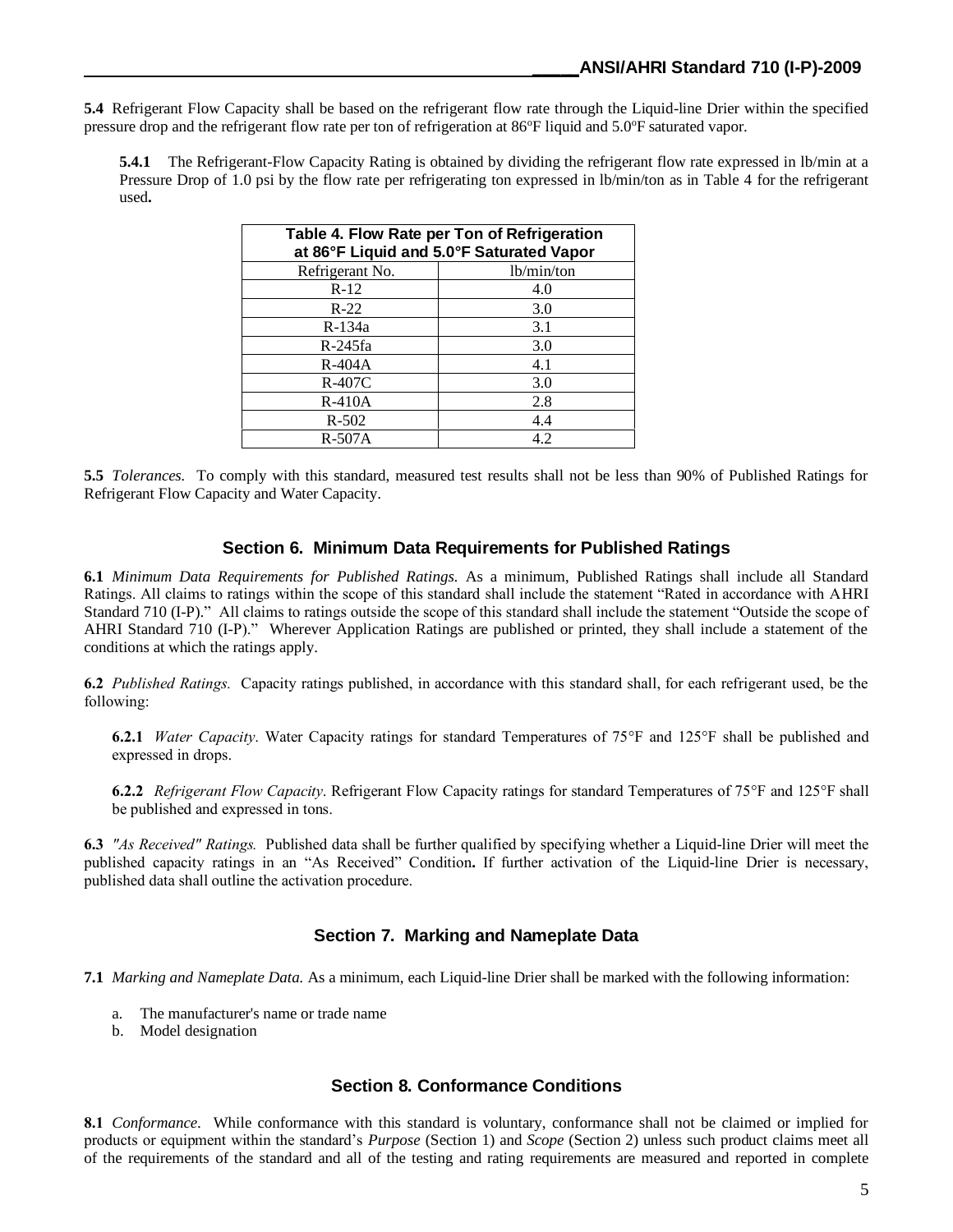compliance with the standard. Any product that has not met all the requirements of the standard shall not reference, state, or acknowledge the standard in any written, oral, or electronic communication.



**Figure 1. Example of Water Capacity Rating Calculation for Refrigerant 134a at 75**°**F** 

| <b>EXAMPLE:</b> | 210 Drops of Water Added |             |              | 230 Drops of Water Added |             |               |
|-----------------|--------------------------|-------------|--------------|--------------------------|-------------|---------------|
| Data Collected: | Drier No.                | $EPD$ (ppm) | Average(ppm) | Drier No.                | $EPD$ (ppm) | Average (ppm) |
|                 |                          | 42.8        | 43.8         | 4                        | 57.1        | 58.5          |
|                 |                          | 44.7        |              |                          | 59.8        |               |
|                 |                          | 38.6        | 40.5         |                          | 52.5        | 53.7          |
|                 |                          | 42.3        |              | 54.9                     |             |               |
|                 |                          | 45.2        | 44.7         | 6                        | 54.2        | 54.8          |
|                 | 44.1                     |             |              | 55.3                     |             |               |
|                 | Average                  | 43.0        |              | Average                  | 55.6        |               |

*Determination of Range:*

 $Range = 4.4 + 3.9 = 8.4$  Drops

*Determination of Set Average:*

Enter the chart at EPD of 50 ppm, and read vertically to intersection with capacity line. Proceed horizontally, and read capacity of 221 drops.

*Sample Calculations:*

Water capacity rating (based on set of six driers) =  $221 - 0.36(8.4) = 218$  drops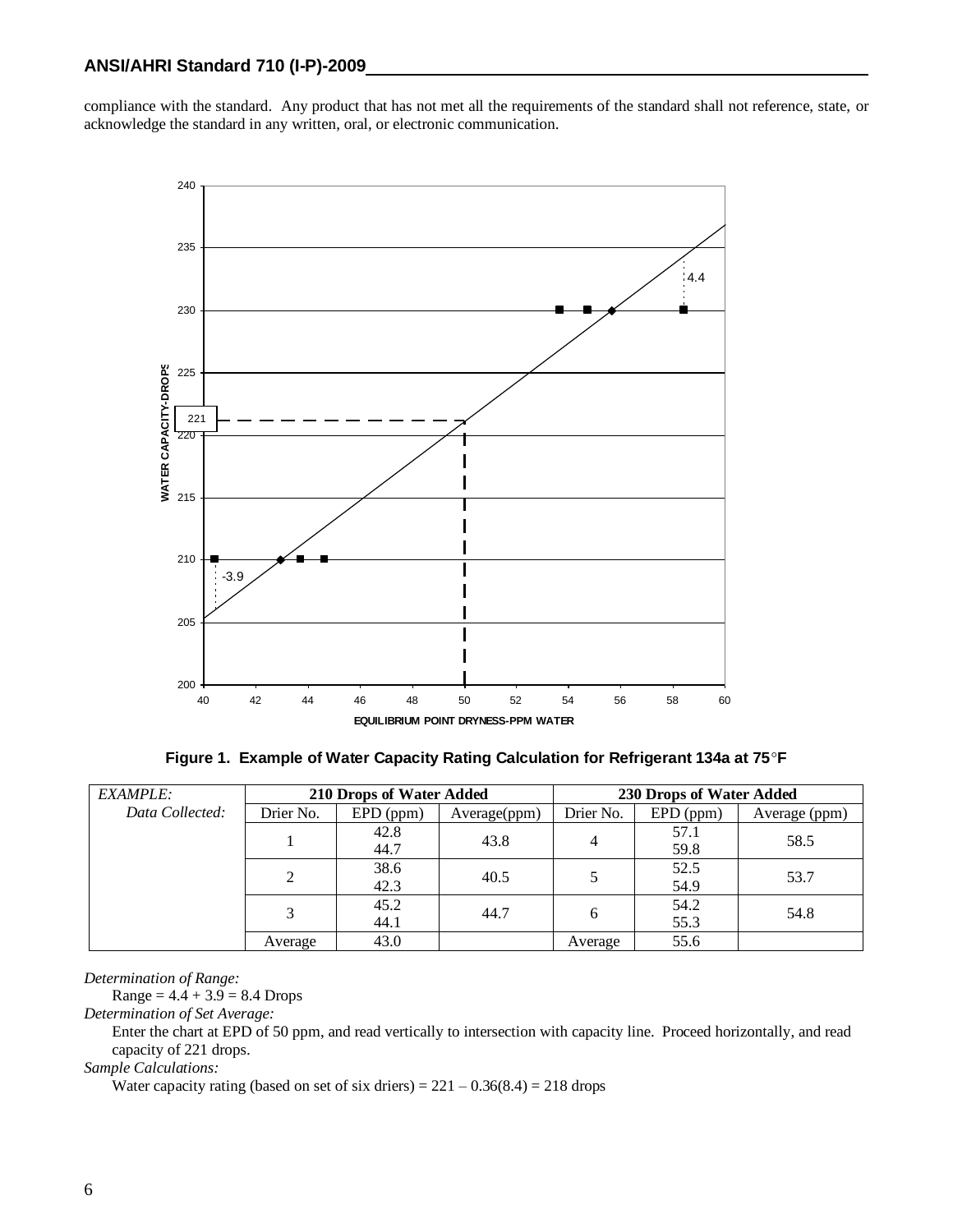# **APPENDIX A. REFERENCES – NORMATIVE**

**A1** Listed here are all standards, handbooks and other publications essential to the formation and implementation of the standard. All references in this appendix are considered as part of this standard.

**A1.1** ANSI/ASHRAE Standard 34-2007 with addenda, *Designation and Safety Classification of Refrigerants*, 2007, American Society of Heating, Refrigerating and Air-Conditioning Engineers, Inc., 1791 Tullie Circle N.E., Atlanta, GA 30329, U.S.A.

**A1.2** ANSI/ASHRAE Standard 63.1-1995 (RA2001), *Method of Testing Liquid-Line Refrigerant Driers*, 2001, American Society of Heating, Refrigerating and Air-Conditioning Engineers, Inc., 1791 Tullie Circle N.E., Atlanta, GA 30329, U.S.A.

**A1.3** *ASHRAE Terminology of Heating, Ventilation, Air Conditioning and Refrigeration*, Second Edition, 1991, American Society of Heating, Refrigerating and Air-Conditioning Engineers, Inc., 1791 Tullie Circle N.E., Atlanta, GA 30329, U.S.A.

## **APPENDIX B. REFERENCES – INFORMATIVE**

**B1** Listed here are standards, handbooks and other publications which may provide useful information and background but are not considered essential. References in this appendix are not considered part of the standard.

**B1.1** ANSI/ASME Standard B16.22-2001 (RA2005), *Wrought Copper and Copper Alloy Solder-Joint Pressure Fittings*, 2005, American Society of Mechanical Engineers, Three Park Avenue, New York, NY 10016-5990, U.S.A.

**B1.2** ANSI/SAE Standard J513, *Refrigeration Tube Fittings*, 2000, Society of Automotive Engineers, 400 Commonwealth Drive, Warrendale, PA 15096, U.S.A.

**B1.3** Cavestri, R. C. and Schafer, W. R., (2000). "Equilibrium Point Dryness and Water Capacity of Desiccants with Alternative Refrigerants" (ARTI MCLR Final Report DOE/CE/23810-108), 2000, Air-Conditioning and Refrigeration Technology Institute, 2111 Wilson Blvd., Suite 500, Arlington, VA 22201, U.S.A.

**B1.4** Lord, E., "The Use of Range in Place of Standard Deviation in the t-Test" *Biometrika*, p. 41, 1947.

**B1.5** Proschan and Babcock, "How to Use Short-Cut Statistics" *Chemical Engineering,* September 1954.